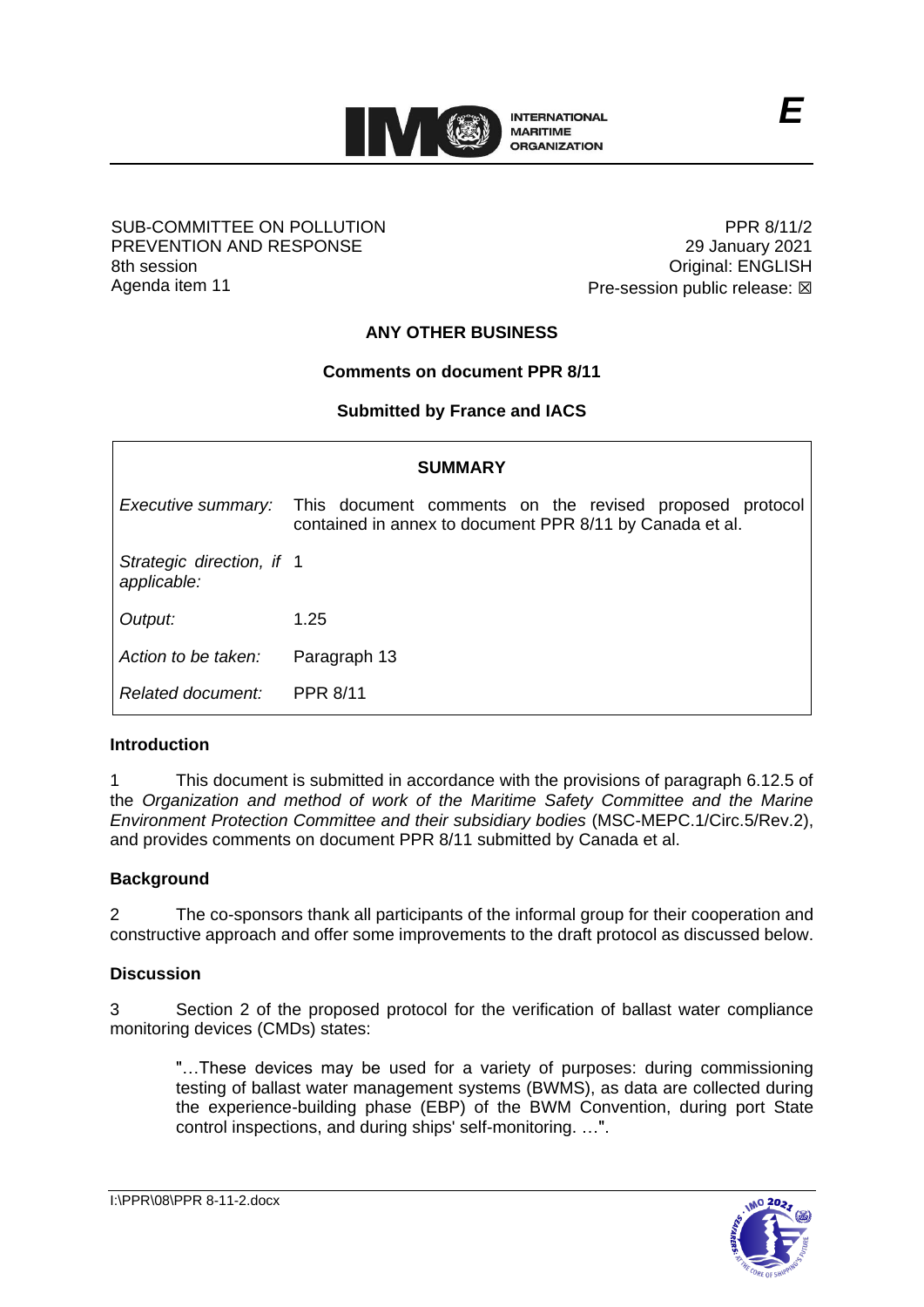4 It is understood that the use of a CMD is always envisaged to be the analysis of treated ballast water. Therefore, the testing of a CMD should be conducted using samples of treated and untreated (or partly treated) ballast water. This testing will evaluate the ability of a CMD to differentiate between live/dead and viable/non-viable organisms, when analysing ballast water with a mixture containing those organisms. Therefore, it is proposed that paragraph 2.4 and the chapeau of table 1 of the proposed protocol be modified as follows:\*

- ".4 the protocol primarily intends to validate the device's ability to measure groups of viable organisms in ballast water. However, it is to be noted that the ballast water may consist with mixture of dying, dead and surviving organisms. The ability of the device to differentiate the viable and non-viable organism is to be evaluated, as applicable;
- .4*bis* CMDs may consist of their own components and apparatus for preparing the sample for measurement, including, but not limited to, sample collection, filtering, sieving, incubation, etc. Additional validation may be required for those functions using accepted methods, similar to those used when type approving BWMS. Separate validation may be needed if such components/apparatus they are not integral to the CMD and sold as part of the device; …";

"… (3) quantify organisms across a range of concentrations and different living stages (e.g. not only determine gross non-compliance). …".

5 Paragraph 2.8 of the proposed protocol addresses the criteria for CMD testing facilities. It is recommended to clarify the scope of ISO/IEC 17025 accreditation with respect to CMD testing and to provide guidance on how to evaluate the appropriateness of ISO/IEC 17025 accredited facility for CMD testing. In addition, it may be appropriate to allow CMD test facilities to be accredited in accordance with an accepted standard equivalent to ISO/IEC 17025. Therefore, paragraph 2.8 of the proposed protocol is modified as follows (including the option of an equivalent standard – in square brackets – for further consideration):

".8 all verification of ballast water CMDs should be conducted by an independent, third-party testing facility or organization (having implemented a rigorous quality assurance/quality control programme, e.g. in accordance with ISO/IEC 17025 [or equivalent accepted standard], that is approved, certified and audited by an independent accreditation body). Although the facility or organization is working under a certified quality assurance/quality control programme, the verification procedures of CMDs may not be included in the ISO certification, therefore an independent and include expert-review of [standard operating procedures (SOPs),] specific test plans and final reports is required; and".

6 Paragraph 4.1 of the proposed protocol recommends reference standards based on those required for the type approval of BWMS when verifying the performance of CMDs. Section 5 of the same requires "prepared challenge water" to have salinity, and dissolved and particulate content, similar to that required by the BWMS Code (resolution MEPC.300(72)).

7 It is recalled that land-based testing conducted in conformity with the BWMS Code is considered to provide the data needed to determine the biological efficacy and environmental

Here and further in the text, proposed changes are indicated using "strikeout" for deleted text and "grey shading" to highlight all modifications and new insertions, including deleted text.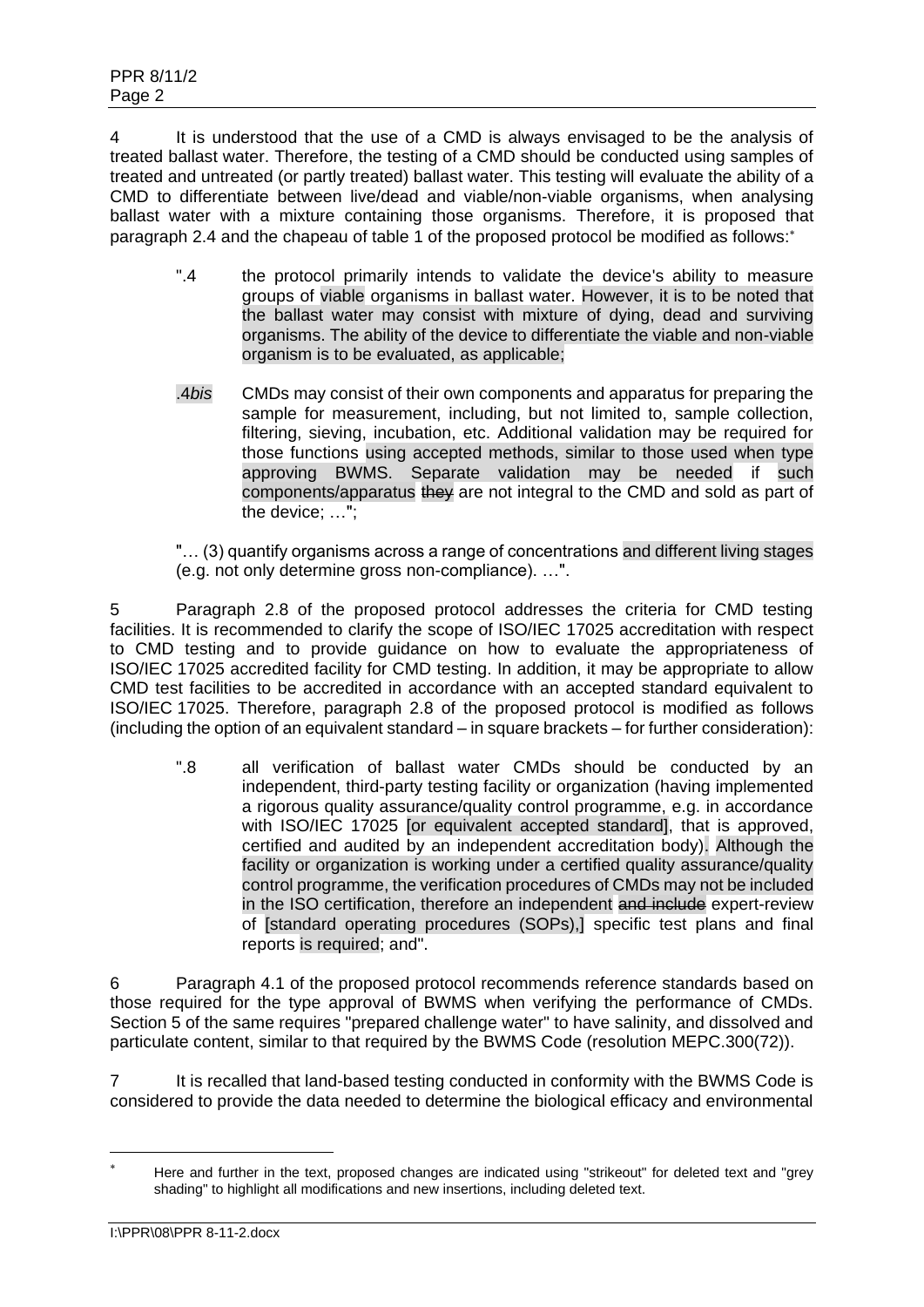acceptability of the BWMS under consideration for type approval, and to enable the aim of testing of replicability and comparability between BWMSs (paragraph 2.9 of the BWMS Code).

8 Paragraph 5.2.1 of the proposed protocol restricts laboratory testing to using cultures of organisms. The co-sponsors consider that natural organisms should also be permitted. Cultured organisms of requested taxonomy may only be feasible in 10-50 um organisms size classes; test facilities can use harvesting and grow-out techniques for organisms ≥ 50 µm size class. The use of natural organisms reduces the risk of using cultivated species which are not representative of natural species.

9 The co-sponsors opine that the dilution steps in paragraph 5.2.3 of the proposed protocol are challenging, especially for zooplankton where normal concentrations are usually significantly above 50/m<sup>3</sup>. Each dilution step should meet the water quality parameters; small quantities of augmentation to meet DOC, POC and TSS limits in the BWMS Code require gentle mixing.

- 10 Based on the foregoing, the co-sponsors recommend to:
	- .1 allow the use of natural organisms for CMD testing;
	- .2 modify the dilution steps to allow the use of treated water, whilst achieving the intent of testing the CMD in at least three different concentrations spanning levels which are above and below the discharge standard;
	- .3 allow treated or untreated ballast water used for type approval in accordance with the BWMS Code, to be used as "prepared challenge water";
	- .4 allow land-based testing as in paragraph 2.9 of the BWMS Code; and
	- .5 take advantage of the testing arrangements already in use for approval of BMWS under the BMWS Code.

11 Additionally, it is proposed that throughout the proposed protocol references to "ambient challenge water" are modified to refer to "ambient water".

12 Therefore, the consequential modifications to sections 3 and 5 of the proposed protocol are suggested as follows:

# **"3 Verification testing parameters**

… under varying conditions that represent the device's intended use. For the purpose of controlled laboratory tests, either bench scale or full scale, at a third-party testing facility may fulfil this. ...":

#### **"5 Experimental design**

… the organism concentrations should be adjusted to bracket the discharge standard (described below). The use of treated and untreated challenge water obtained in connection with land-based testing of BWMS can be used as 'prepared challenge water' if it meets the recommended concentrations of viable organisms. The ambient challenge water for each of the three salinities (as prescribed in the BWMS Code) should contain ambient organisms and water-quality parameters and not be manipulated. A field test is a practicability test on board a ship or a BWMS installation in a test facility to assess the ability of the device to work under real-life conditions, including a demonstration of producing accurate and reliable results in an onboard